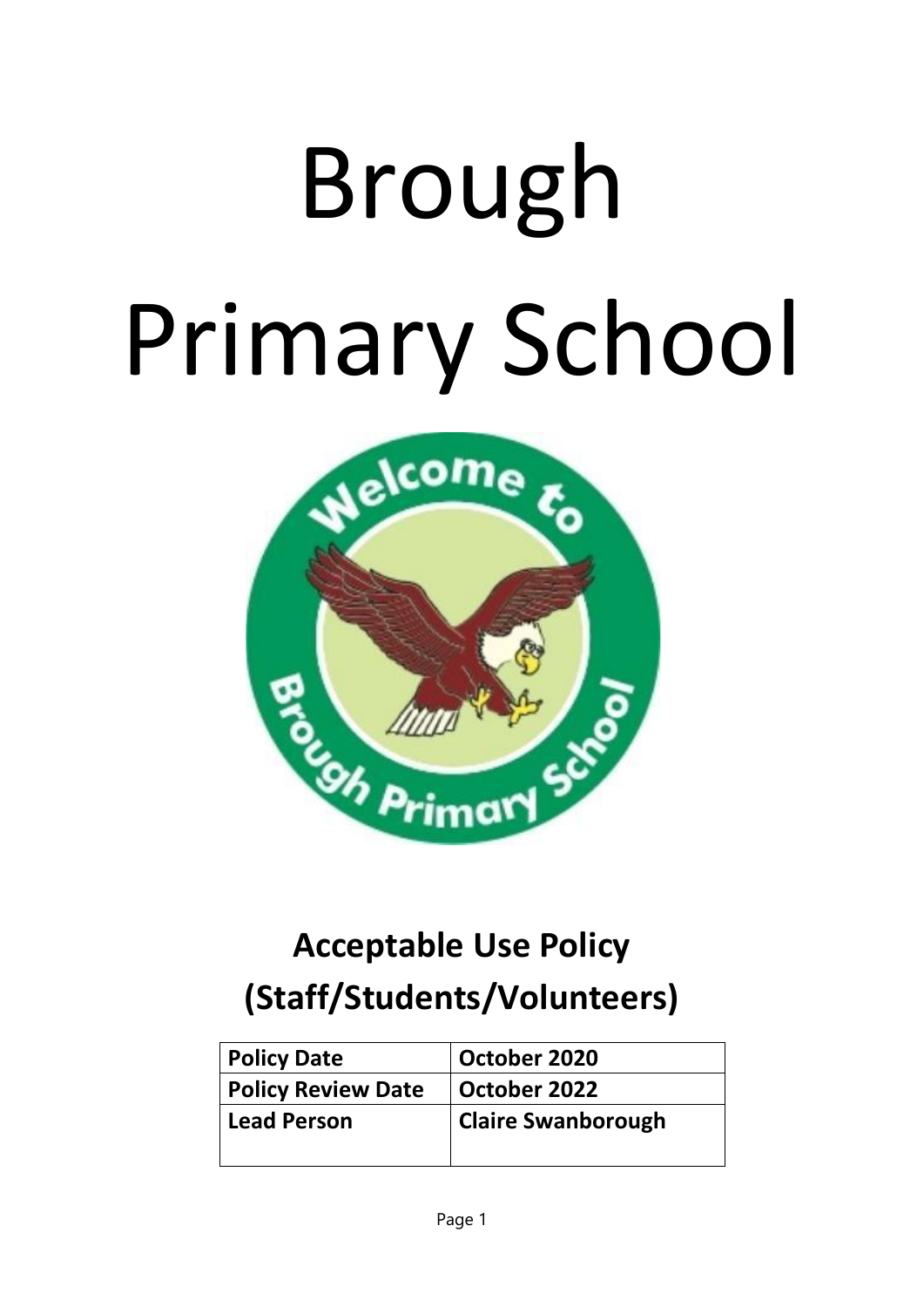*Related Policies: Online Safety Policy, Computing Policy, Acceptable Use Policies (parent/pupils), Anti-Bullying Policy (Cyber Bullying), Social Media Policy, School Technical Security Policy*

#### **Introduction:**

New technologies have become integral to the lives of children and young people in today's society, both within schools and in their lives outside school. The internet and other digital information and communications technologies are powerful tools, which open up new opportunities for everyone. These technologies can stimulate discussion, promote creativity and stimulate awareness of context to promote effective learning. They also bring opportunities for staff to be more creative and productive in their work. All users should have an entitlement to safe access to the internet and digital technologies at all times.

#### **Aims:**

This Acceptable Use Policy is intended to ensure:

- that staff and volunteers will be responsible users and stay safe while using the internet and other communications technologies for educational, personal and recreational use.
- that school systems and users are protected from accidental or deliberate misuse that could put the security of the systems and users at risk.
- that staff are protected from potential risk in their use of technology in their everyday work.

The school will try to ensure that staff and volunteers will have good access to digital technology to enhance their work, to enhance learning opportunities for pupils learning and will, in return, expect staff and volunteers to agree to be responsible users.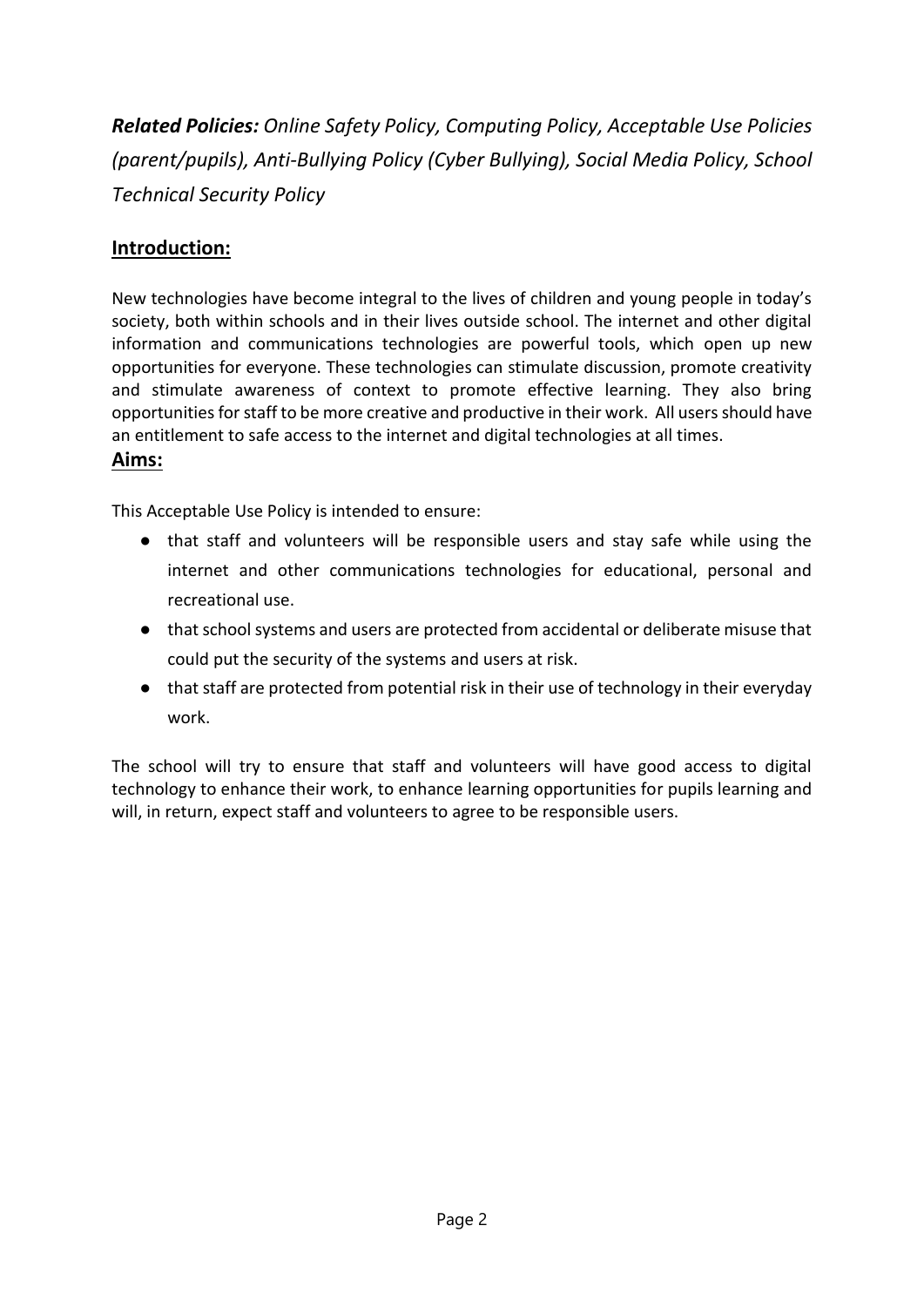### **Acceptable Use Policy Agreement – Staff/Students/Volunteers**

I understand that I must use school systems in a responsible way, to ensure that there is no risk to my safety or to the safety and security of the systems and other users. I recognise the value of the use of digital technology for enhancing learning and will ensure that pupils receive opportunities to gain from the use of digital technology. I will, where possible, educate the young people in my care in the safe use of digital technology and embed online safety in my work with young people.

For my professional and personal safety:

- I understand that the school will monitor my use of the school digital technology and communications systems.
- I understand that the rules set out in this agreement also apply to use of these technologies (e.g. laptops, Chromebooks, email, etc.) out of school, and to the transfer of personal data out of school.
- I understand that the school digital technology systems are primarily intended for educational use and that I will only use the systems for personal or recreational use within the policies and rules set down by the school (see Online Safety Policy)
- I will not disclose my username or password to anyone else, nor will I try to use any other person's username and password. I understand that I should not write down or store a password where it is possible that someone may steal it.
- I will "lock" my laptop when I am away from my workstation, to avoid compromising
- I will immediately report any illegal, inappropriate or harmful material or incident, I become aware of.
- I will not connect personal devices (e.g. mobile phone) to the school's internet connection. If I do, the school's Technical Security Policy will apply and my online activity will be monitored.

I will be professional in my communications and actions when using school systems:

- I will not access, copy, remove or otherwise alter any other user's files, without their express permission.
- I will communicate with others in a professional manner, I will not use aggressive or inappropriate language and I appreciate that others may have different opinions.
- I will ensure that when I take and/or publish images of others I will do so with their permission and in accordance with the school's policy on the use of digital / video images. I will not use my personal equipment to record these images. Where these images are published (eg on the school website / Twitter) it will not be possible to identify by full name, or other personal information, those who are featured.
- I will only use social networking sites in school in accordance with the school's policies School Twitter page only. Social media may be accessed during social time (e.g. during lunch) on personal devices that are not connected to the school network.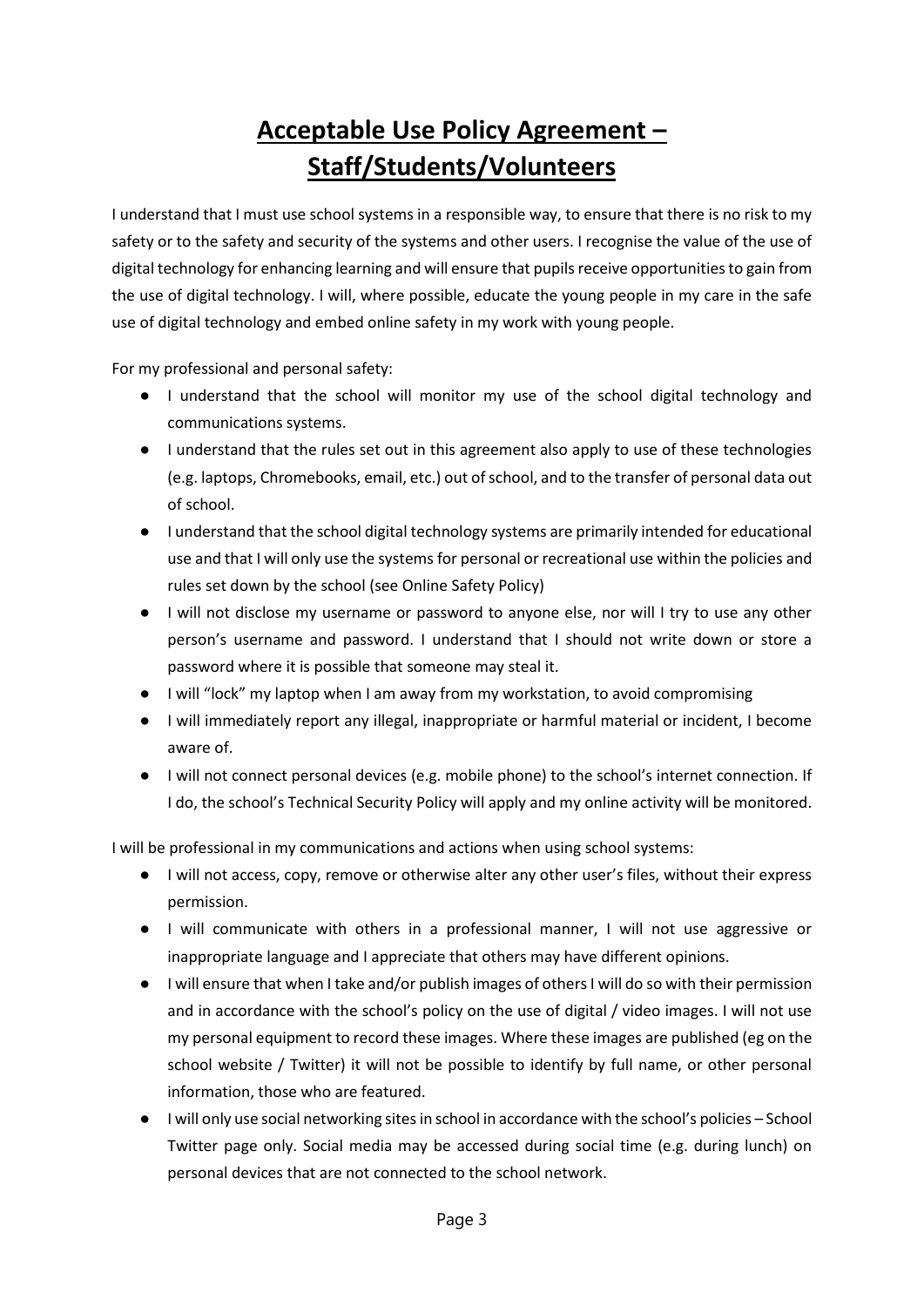- I will only communicate with pupils and parents / carers using official school systems. Any such communication will be professional in tone and manner.
- I will not engage in any online activity that may compromise my professional responsibilities.

The school and the local authority have the responsibility to provide safe and secure access to technologies:

- When I use personal mobile devices (laptops / tablets / mobile phones / Chromebooks etc) in school, I will follow the rules set out in this agreement, in the same way as if I was using school equipment. I will also follow any additional rules set by the school about such use. (See Online Safety Policy).
- I will not use personal email addresses on the school systems.
- I will not open any hyperlinks in emails or any attachments to emails, unless the source is known and trusted, or if I have any concerns about the validity of the email (due to the risk of the attachment containing viruses or other harmful programmes)
- I will not try to upload, download or access any materials which are illegal (child sexual abuse images, criminally racist material, adult pornography covered by the Obscene Publications Act) or inappropriate or may cause harm or distress to others. I will not try to use any programmes or software that might allow me to bypass the filtering / security systems in place to prevent access to such materials.
- I will not try (unless I have permission) to make large downloads or uploads that might take up internet capacity and prevent other users from being able to carry out their work.
- I will not install or attempt to install programmes of any type on a machine, or store programmes on a computer, nor will I try to alter computer settings, unless agreed by the Headteacher.
- I will not disable or cause any damage to school equipment, or the equipment belonging to others.
- I will only transport, hold, disclose or share personal information about myself or others, as outlined in the School Data Policy). Where digital personal data is transferred outside the secure local network, it must be encrypted.
- I understand that data protection policy requires that any staff or pupil data to which I have access, will be kept private and confidential, except when it is deemed necessary that I am required by law or by school policy to disclose such information to an appropriate authority.
- I will report any damage or faults involving equipment or software, however this may have happened.

When using the internet in my professional capacity or for school sanctioned personal use:

- I will ensure that I have permission to use the original work of others in my own work
- Where work is protected by copyright, I will not download or distribute copies (including music and videos).